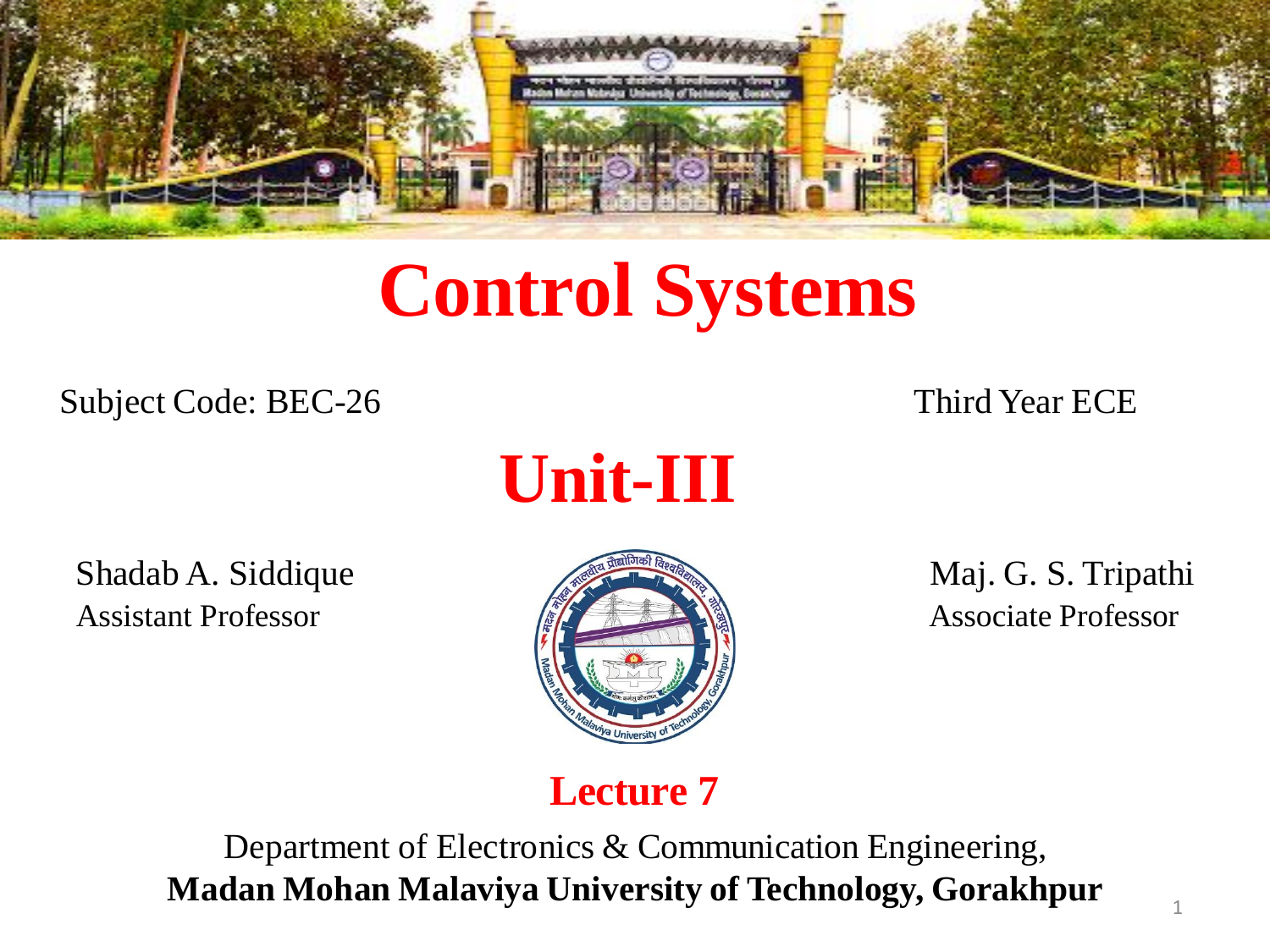# **Relation between steady state error and Type of system**

## **Previous Class:**

| Sr.<br>No.     | <b>Type of</b><br><b>System</b> | <b>Step Input</b> |                     | <b>Ramp Input</b> |                | <b>Parabolic Input</b> |                      |
|----------------|---------------------------------|-------------------|---------------------|-------------------|----------------|------------------------|----------------------|
|                |                                 | $K_{p}$           | $e_{ss}$            | $K_{V}$           | $e_{ss}$       | $K_{a}$                | $e_{ss}$             |
| $\mathbf 1$    | Zero                            | K                 | $\bm{A}$<br>$1 + K$ | $\bm{\mathsf{O}}$ | $\infty$       | $\bf{0}$               | $\infty$             |
| $\overline{2}$ | One                             | $\infty$          | $\boldsymbol{0}$    | K                 | $\Delta$<br>K  | $\bf{0}$               | $\infty$             |
| 3              | Two                             | $\infty$          | $\bf{0}$            | $\infty$          | $\overline{0}$ | K                      | $\underline{A}$<br>K |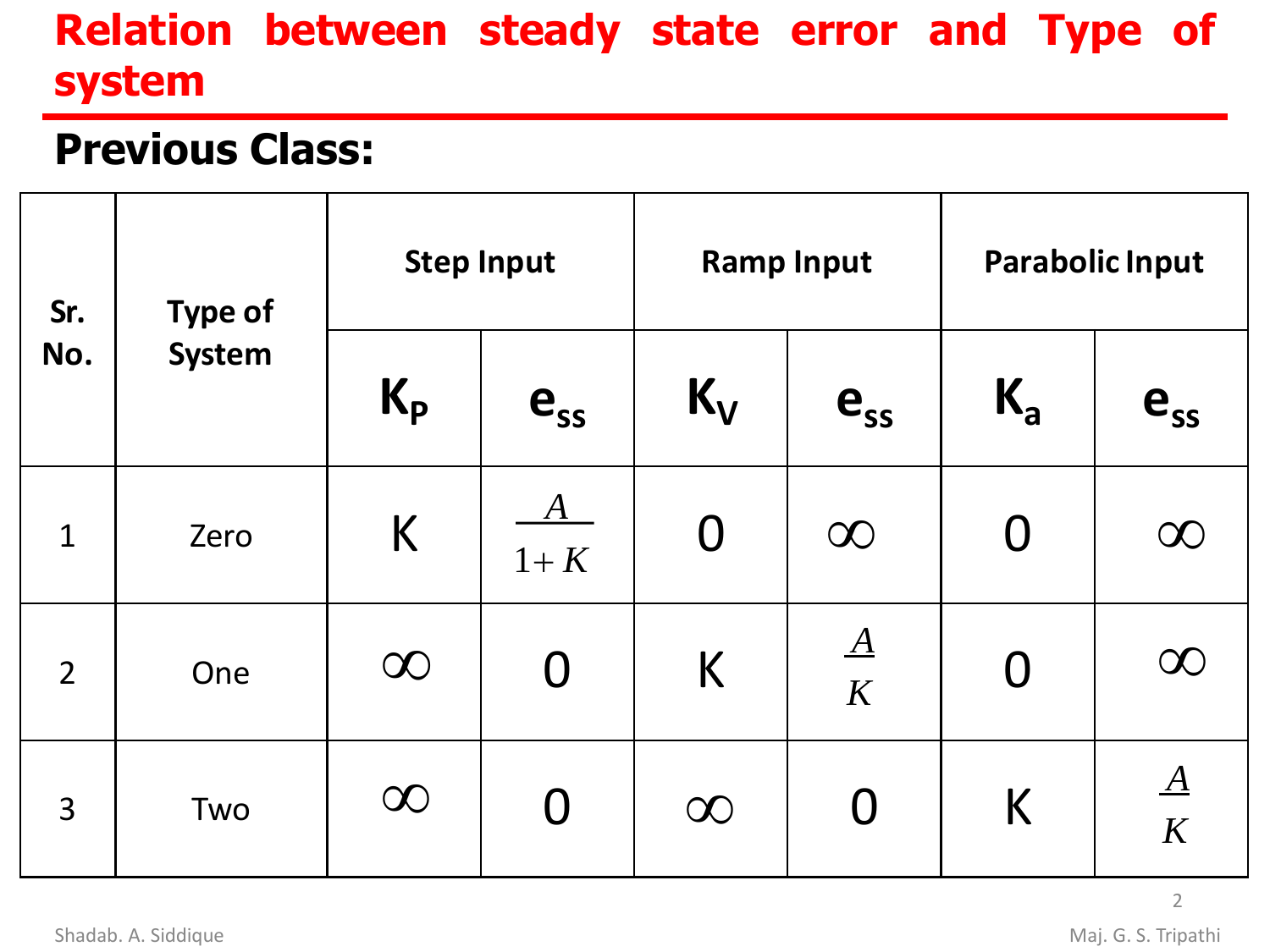# **Example 5**



The control system having unity feedback has,

$$
G(s) = \frac{20}{s(1+4s)(1+s)}
$$

#### Determine

- 1. Different static error coefficients.
- 2. Steady State error if input *t* 2  $r(t) = 2 + 4t +$ 2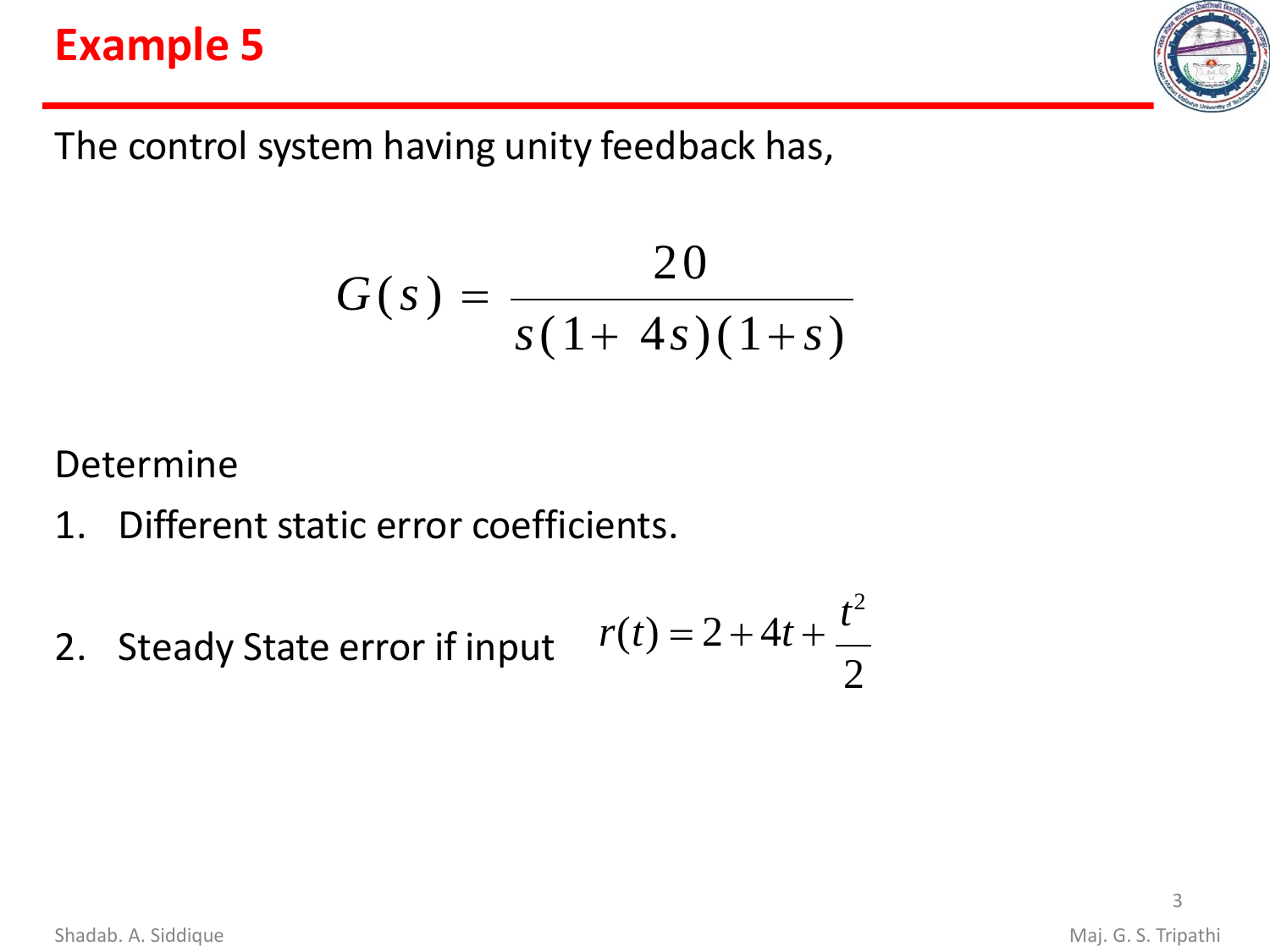# **Example 5 cont……**



## **Solution:**

Position error constant,

$$
K_{p} = \lim_{s \to 0} G(s) H(s)
$$
  
\n
$$
K_{p} = \lim_{s \to 0} \frac{20}{s(1 + 4s)(1 + s)}
$$
  
\n
$$
K_{p} = \frac{20}{0(1 + 4s)(1 + s)}
$$
  
\n
$$
K_{p} = \infty
$$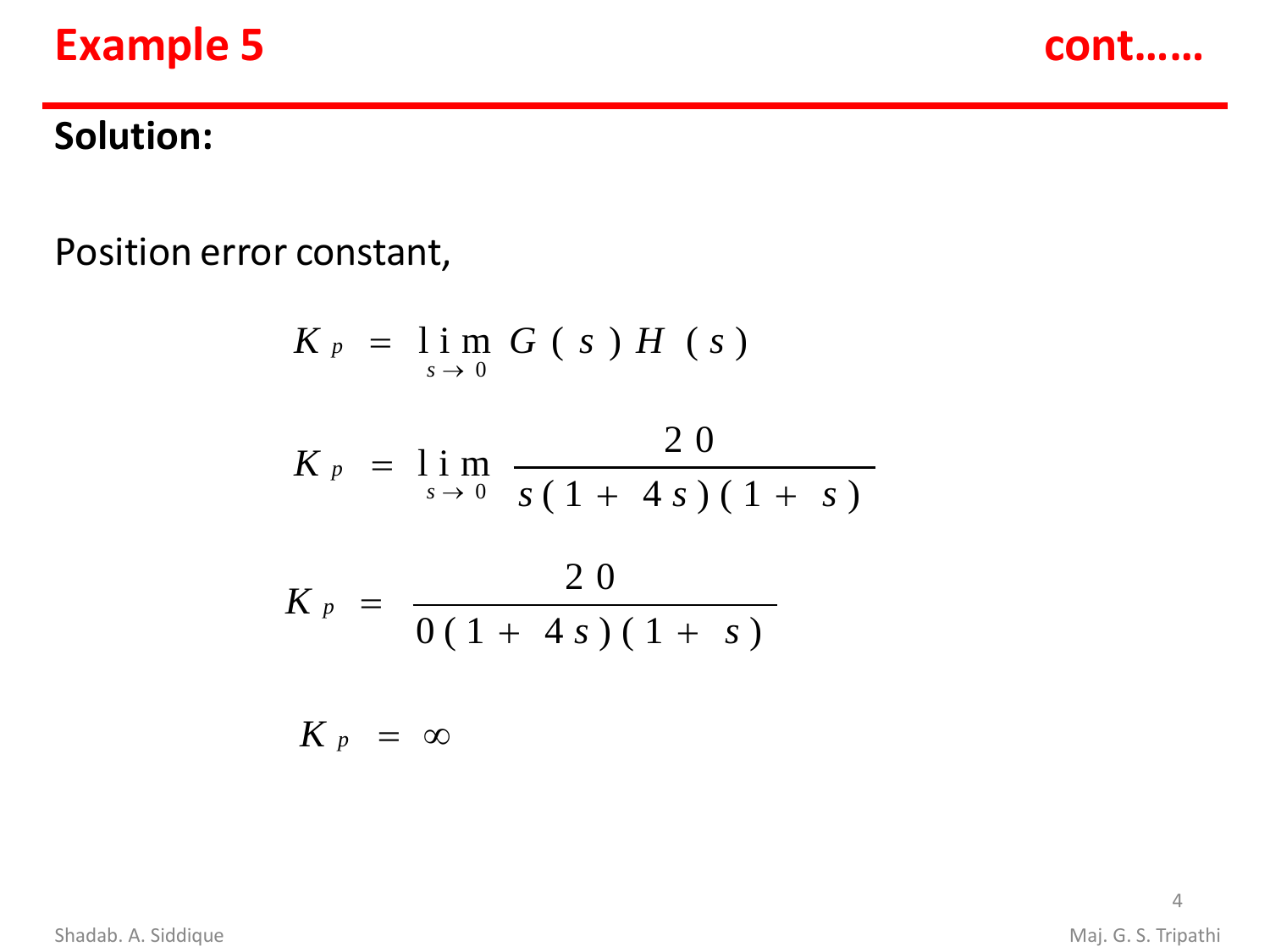



#### Velocity error constant,

$$
K_v = \lim_{s \to 0} s G(s) H(s)
$$
  
\n
$$
K_v = \lim_{s \to 0} s \left[ \frac{20}{s(1 + 4s)(1 + s)} \right]
$$
  
\n
$$
K_v = \frac{20}{(1 + 4s)(1 + s)}
$$
  
\n
$$
K_v = 20
$$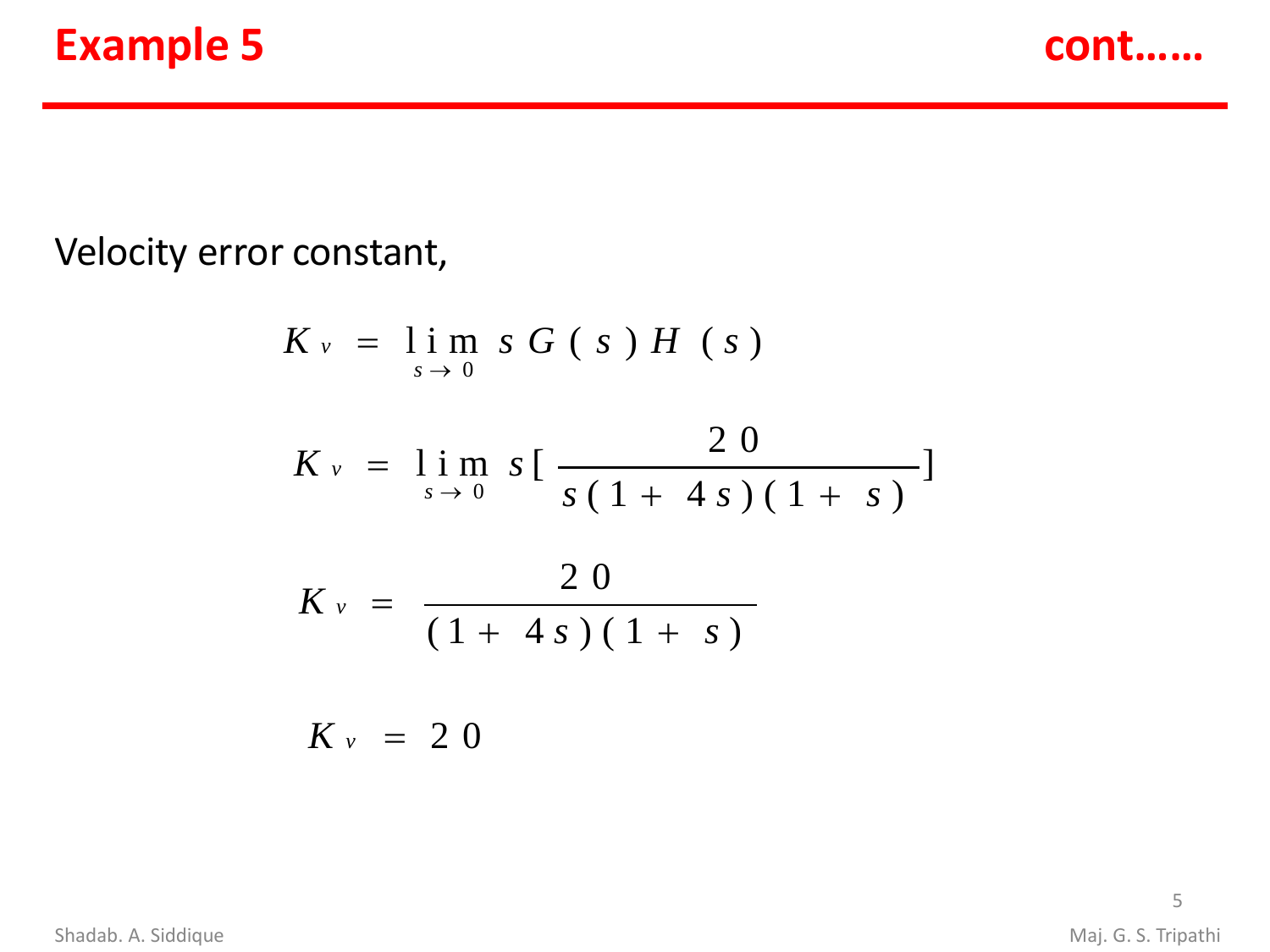# **Example 5 cont……**



#### Acceleration error constant,

$$
K_{a} = \lim_{s \to 0} s^{2} G(s) H(s)
$$
  
\n
$$
K_{a} = \lim_{s \to 0} s^{2} \left[ \frac{20}{s(1 + 4s)(1 + s)} \right]
$$
  
\n
$$
K_{a} = 0 \left[ \frac{20}{s(1 + 4s)(1 + s)} \right]
$$
  
\n
$$
K_{a} = 0
$$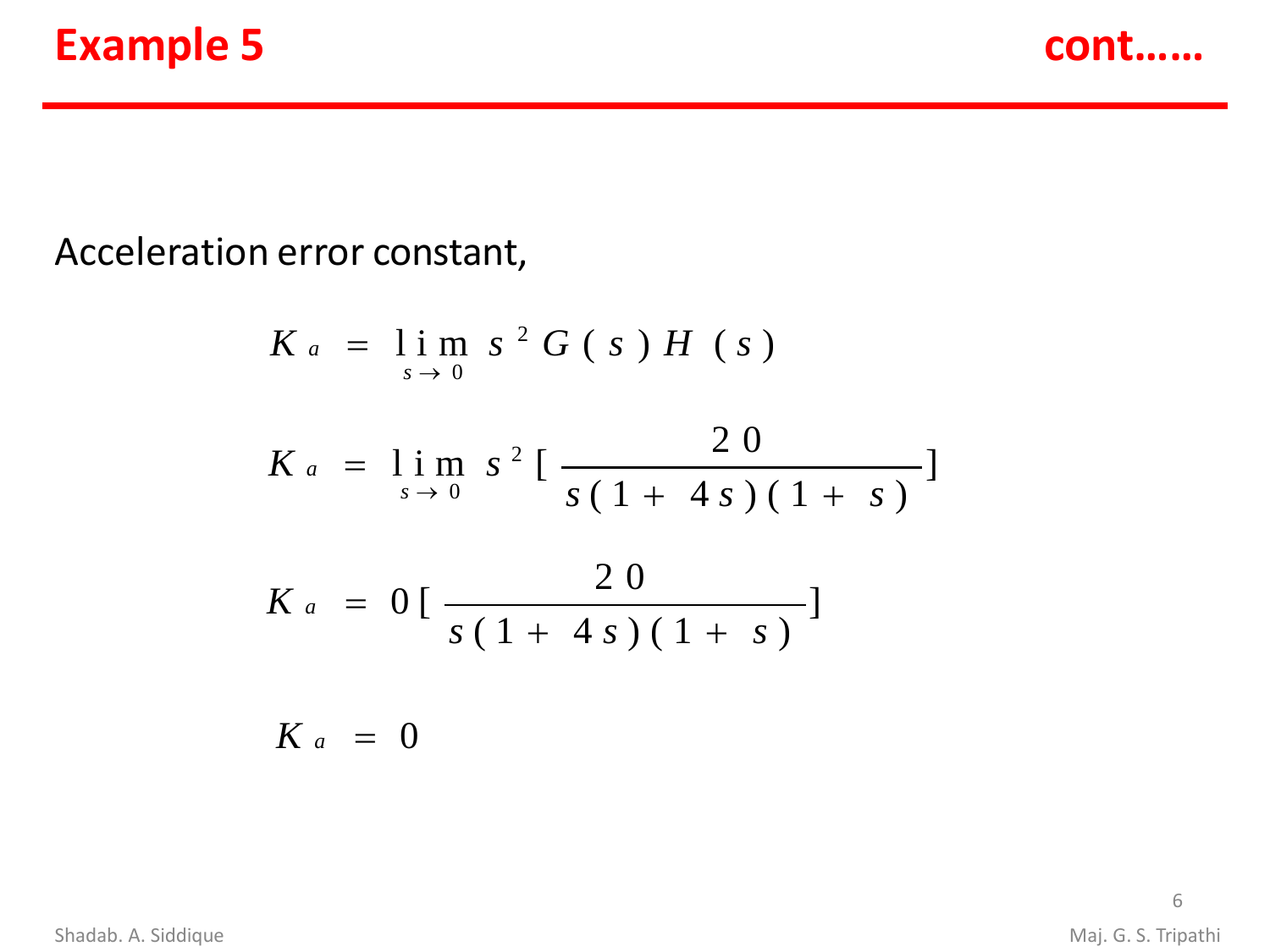# **Example 5 cont……**

Steady state error, for 
$$
r(t) = 2 + 4t + \frac{t^2}{2}
$$
  
\n
$$
R(s) = L\{r(t)\} = \frac{2}{s} + \frac{4}{s^2} + \frac{1}{s^3}
$$

Steady state error is given by,

$$
e_{ss} = \lim_{s \to 0} \frac{sR(s)}{1 + G(s)H(s)}
$$

$$
e_{ss} = \lim_{s \to 0} \frac{s \left[ \frac{2}{s} + \frac{4}{s^2} + \frac{1}{s^3} \right]}{1 + \frac{20}{s \left( 1 + 4s \right) \left( 1 + s \right)}}
$$

 $e_{ss} = \infty$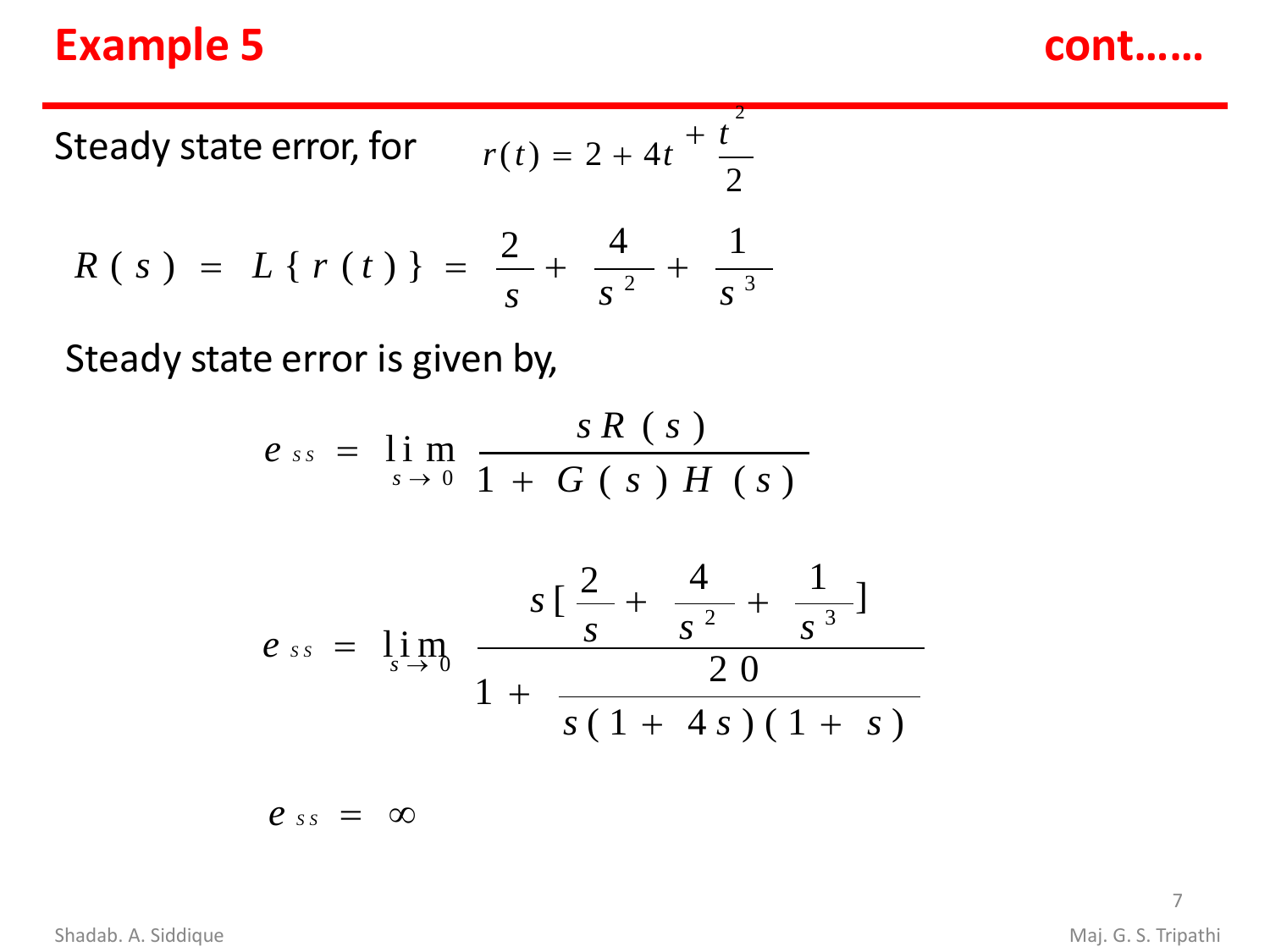# **Example 6**



## The control system having,

$$
G(s) = \frac{20}{s(s^2 + 2s + 5)}
$$
  $H(s) = \frac{10}{(s + 4)}$ 

#### Determine

- 1. Different static error coefficients.
- 2. Steady State error if input *t* 2  $r(t) = 5 + 10t +$ 2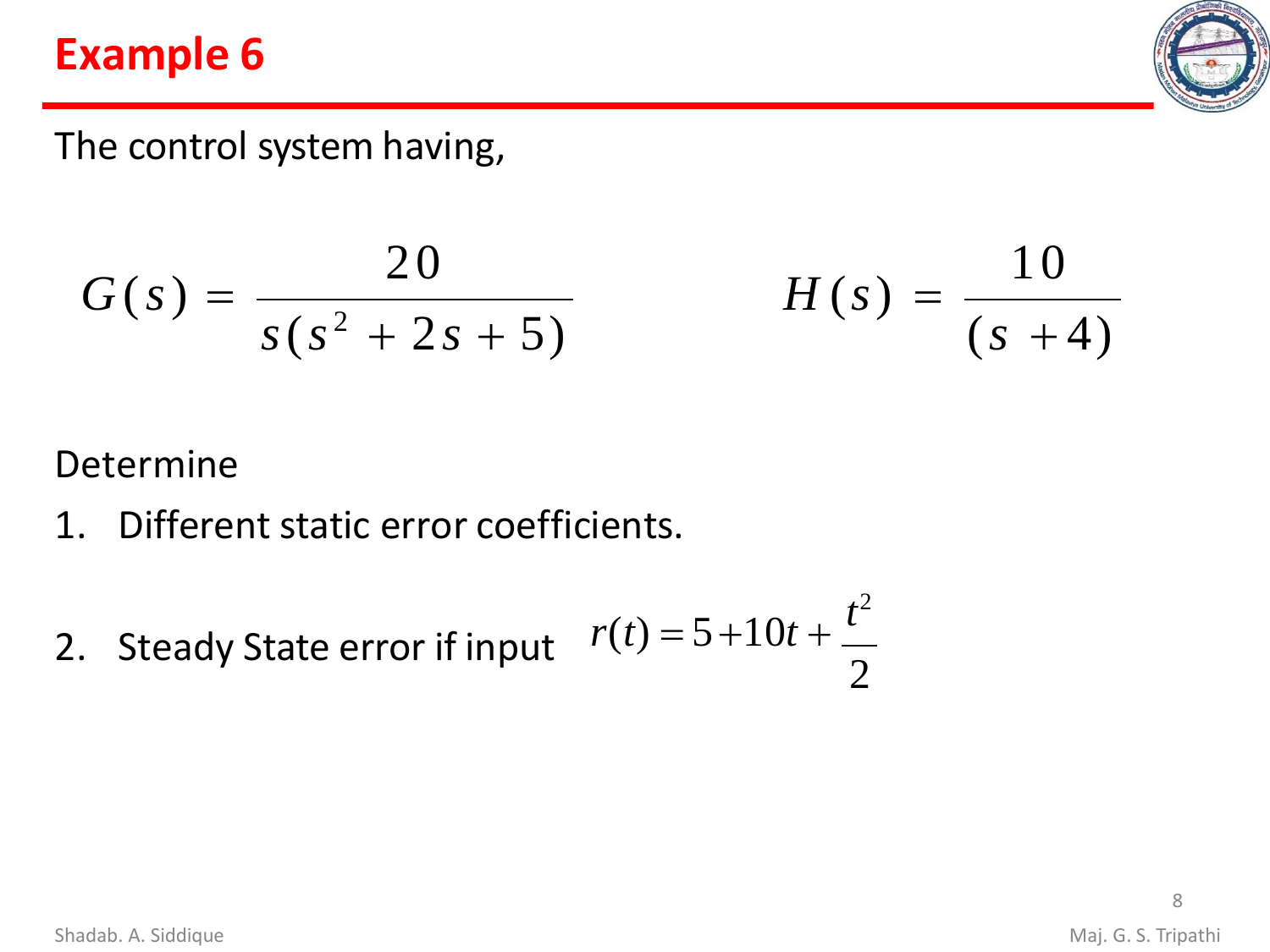# **Example 6 cont cont**



## **Solution:**

Position error constant,

$$
K_{p} = \lim_{s \to 0} G(s) H(s)
$$
  
\n
$$
K_{p} = \lim_{s \to 0} \frac{20}{s(s^{2} + 2s + 5)} \times \frac{10}{(s + 4)}
$$
  
\n
$$
K_{p} = \infty
$$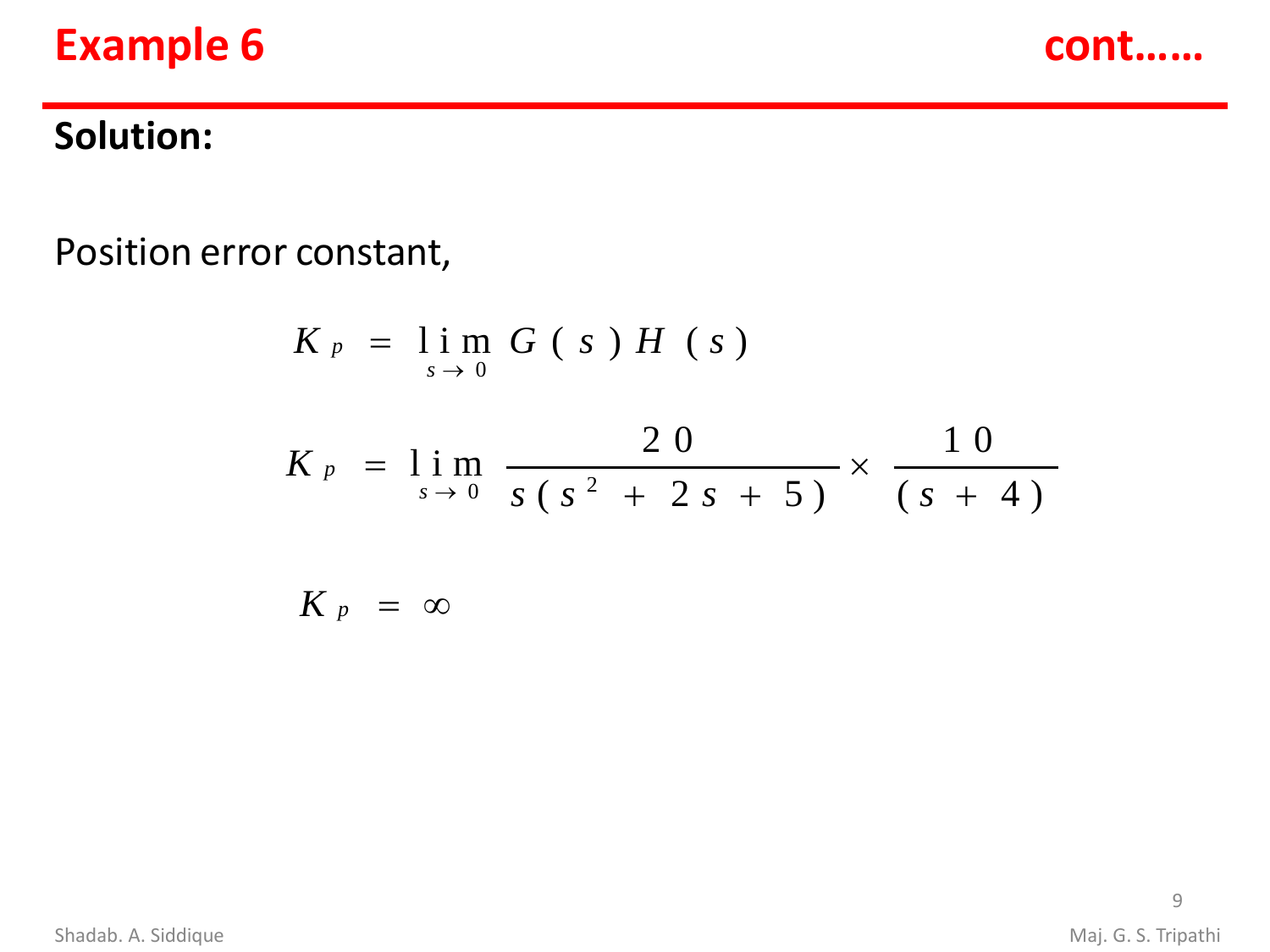

#### Velocity error constant,

$$
K_v = \lim_{s \to 0} s G(s) H(s)
$$
  
\n
$$
K_v = \lim_{s \to 0} s \left[ \frac{20}{s (s^2 + 2s + 5)} \times \frac{10}{(s + 4)} \right]
$$
  
\n
$$
K_v = \frac{200}{20}
$$
  
\n
$$
K_v = 10
$$

10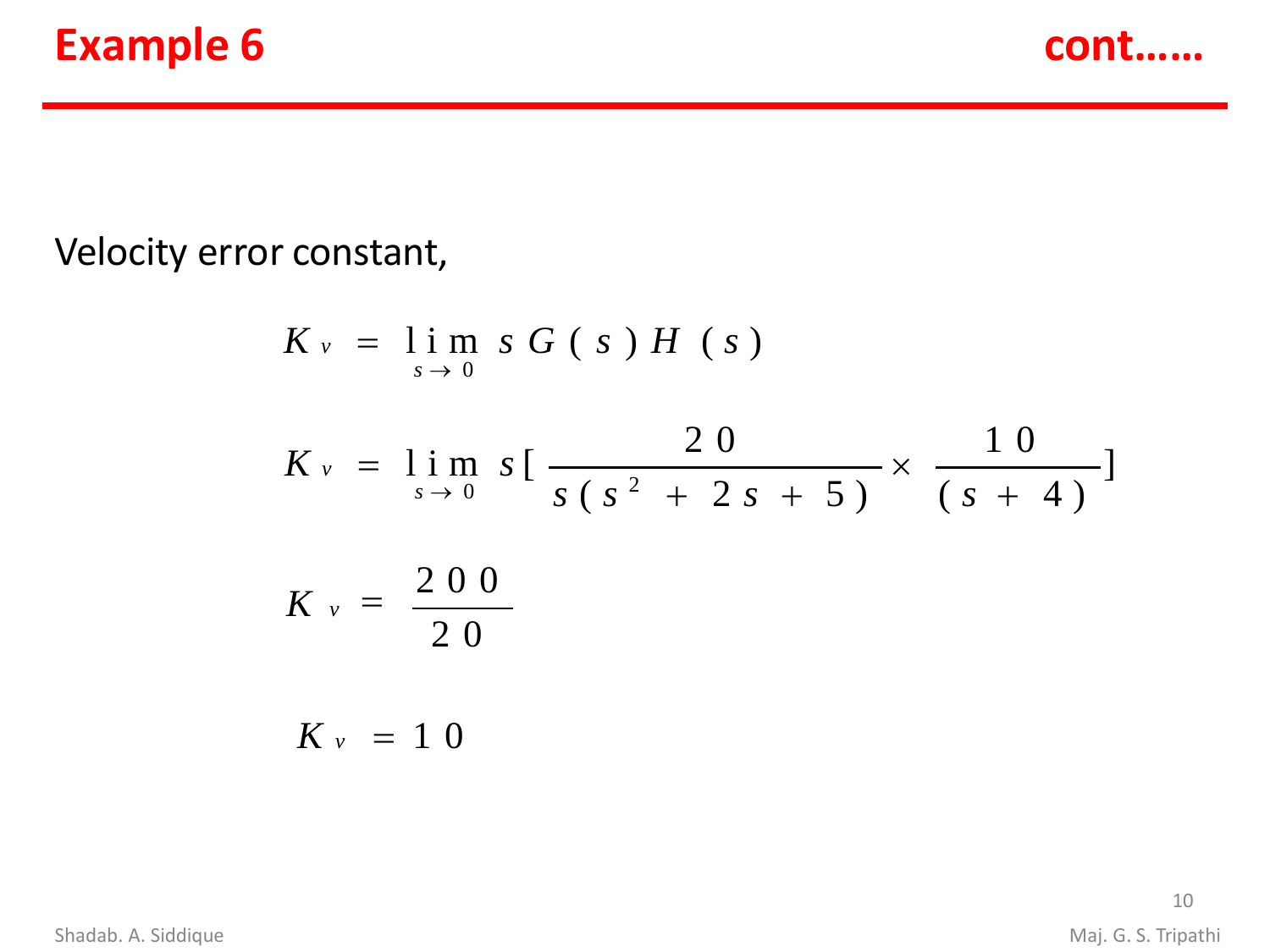# **Example 6 cont cont**



#### Acceleration error constant,

$$
K_a = \lim_{s \to 0} s^2 G(s) H(s)
$$
  
\n
$$
K_a = \lim_{s \to 0} s^2 \left[ \frac{20}{s(s^2 + 2s + 5)} \times \frac{10}{(s + 4)} \right]
$$
  
\n
$$
K_a = 0 \left[ \frac{20}{(s^2 + 2s + 5)} \times \frac{10}{(s + 4)} \right]
$$
  
\n
$$
K_a = 0
$$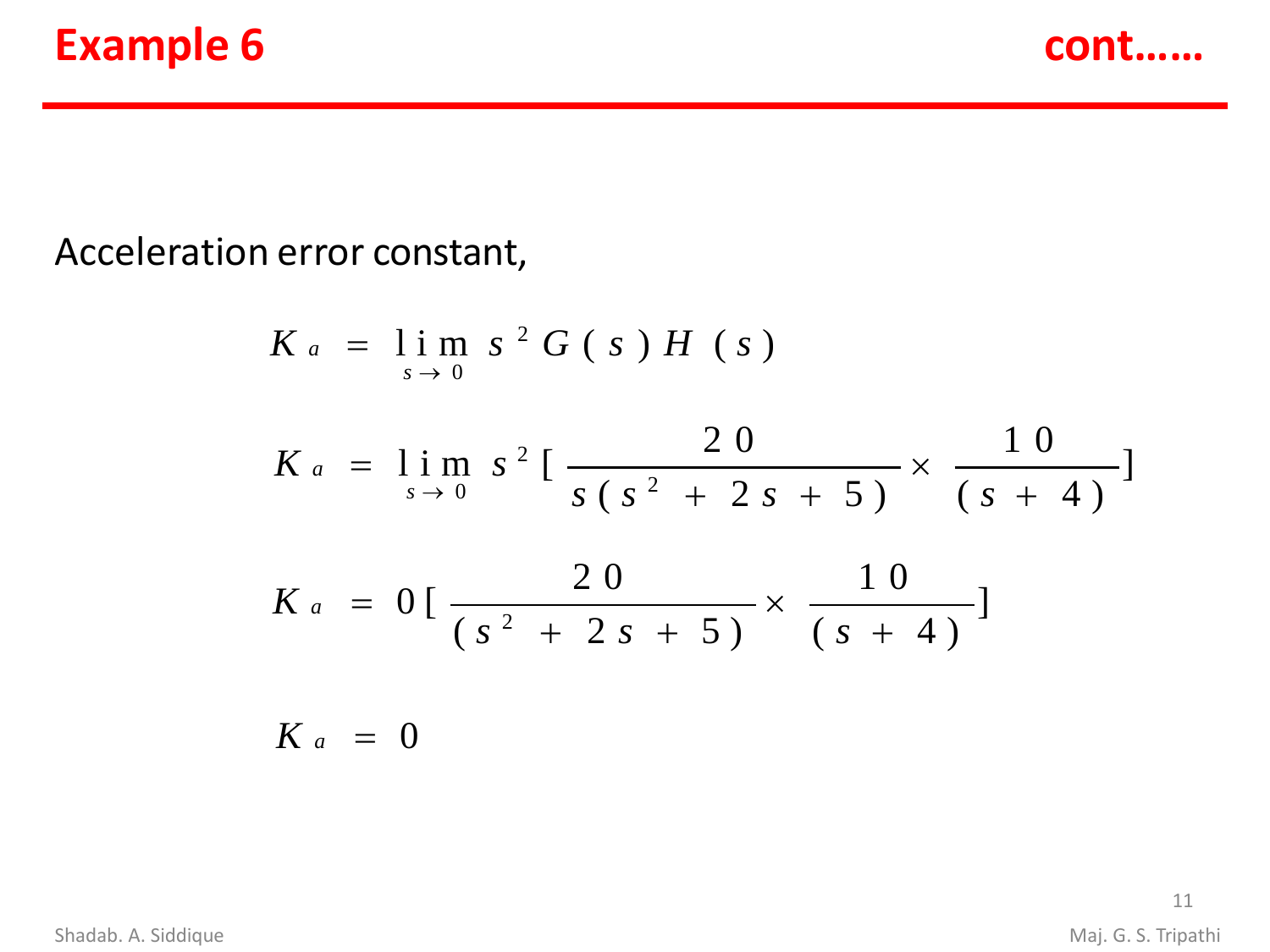# **Example 6 cont cont**

Steady state error, for 
$$
r(t) = 5 + 10t + \frac{t^2}{2}
$$
  

$$
R(s) = L\{r(t)\} = \frac{5}{s} + \frac{10}{s^2} + \frac{1}{s^3}
$$

Steady state error is given by,

$$
e_{ss} = \lim_{s \to 0} \frac{sR(s)}{1 + G(s)H(s)}
$$

$$
e_{ss} = \lim_{s \to 0} \frac{s \left[ \frac{5}{s} + \frac{10}{s^2} + \frac{1}{s^3} \right]}{1 + \left[ \frac{20}{s \left( s^2 + 2s + 5 \right)} \times \frac{10}{\left( s + 4 \right)} \right]}
$$

$$
e_{ss} = \infty
$$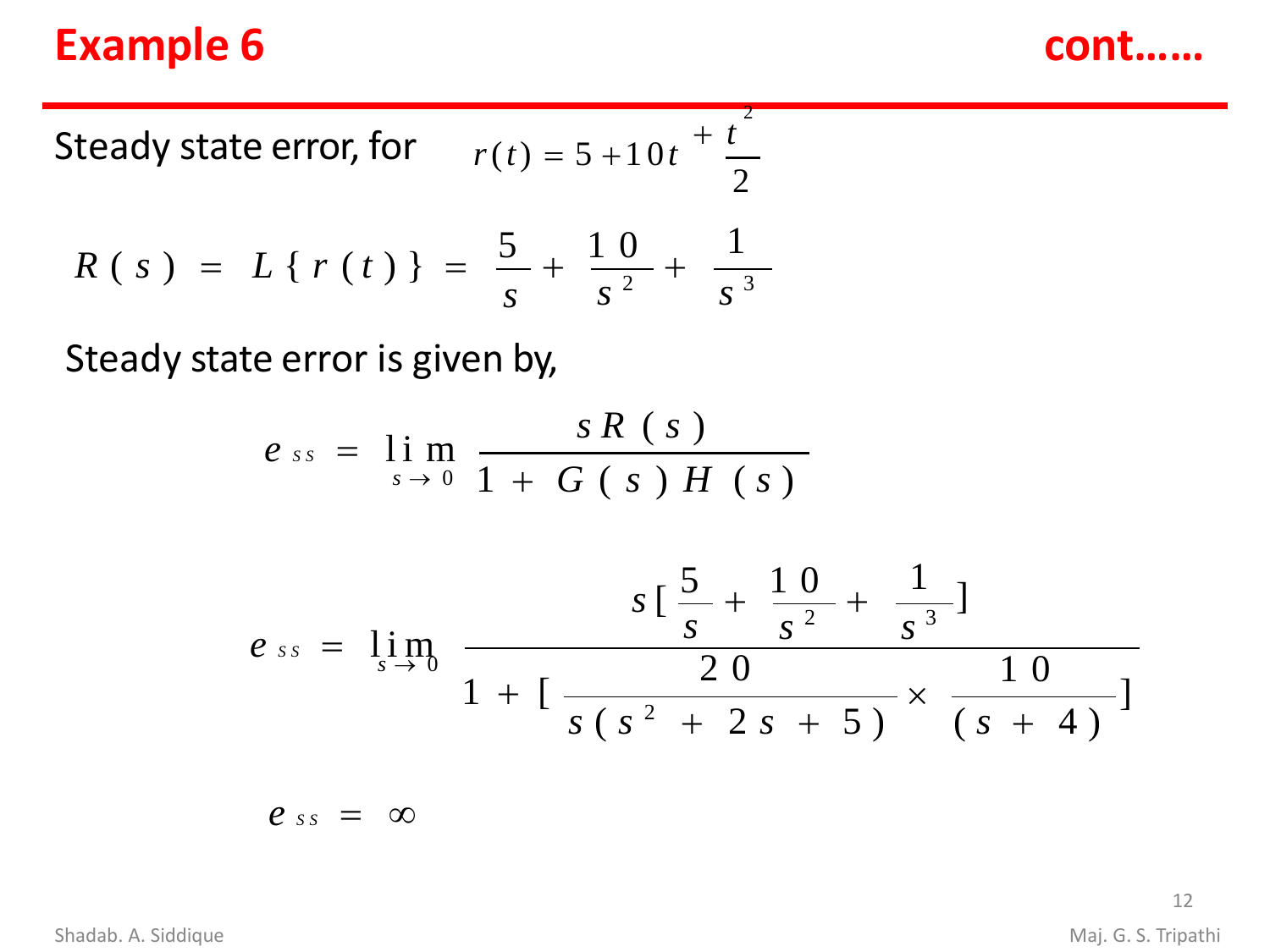## **Block Diagram of Process Control System**



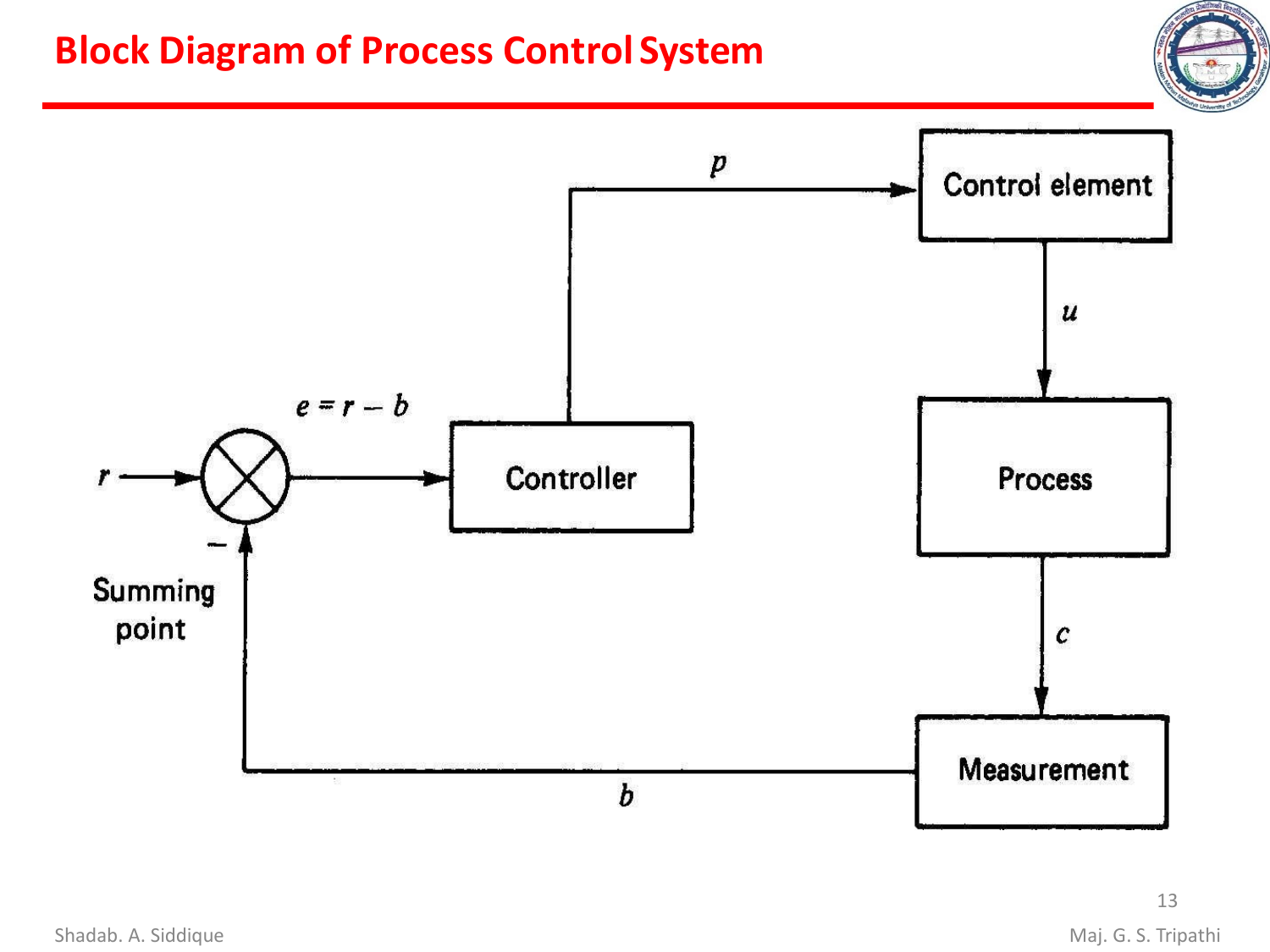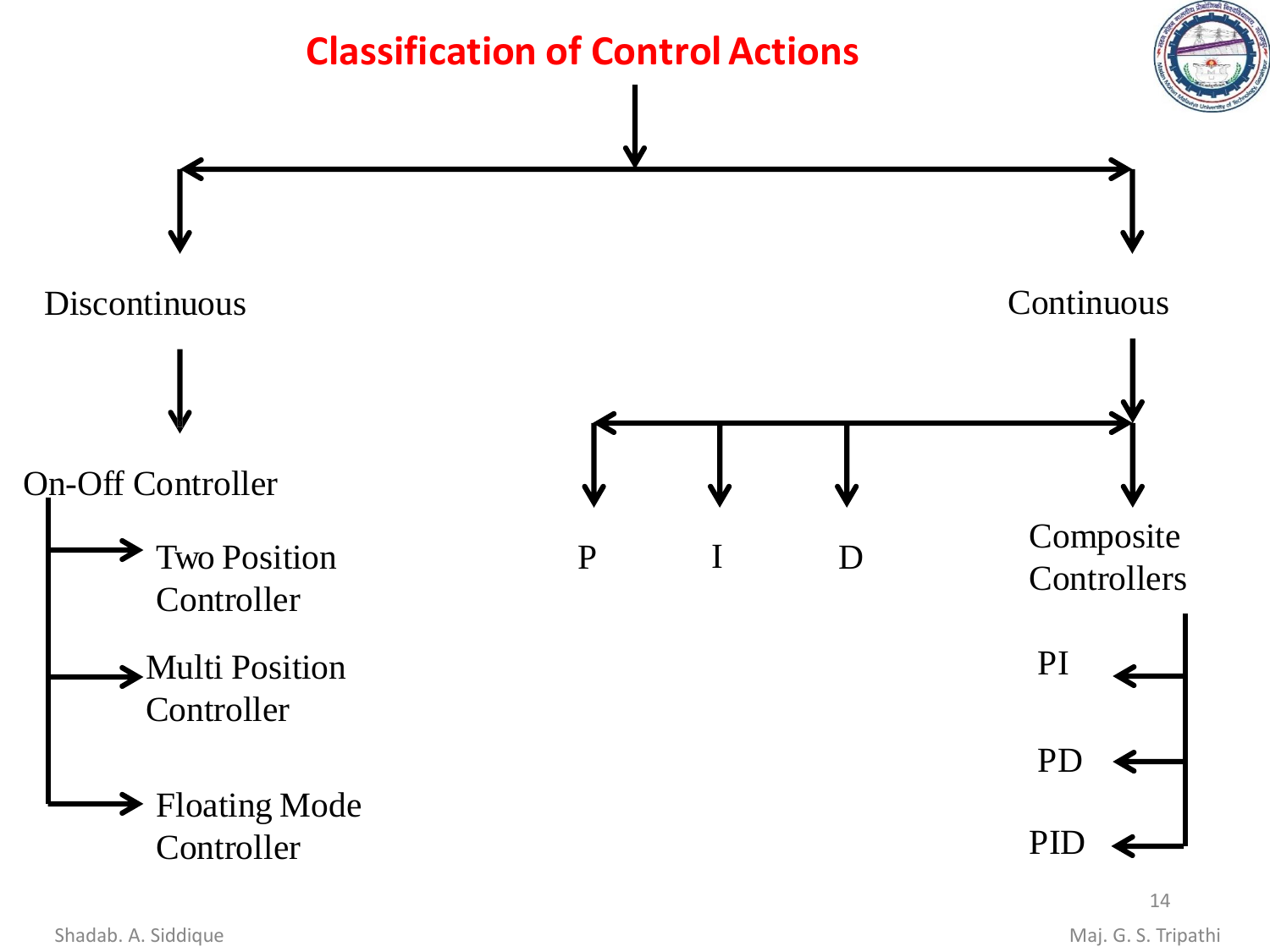## **Related Terms**

- 
- ✓ **Continuous Controller:** Controller that responds to continuous input variables are called continuous controller.
- $\checkmark$  **Discrete Controller:** Controller that responds to discrete signal are called discrete controllers.
- ✓ **Process Equation:** A process equation describes the mathematical relationship among the input and output variables.
- ✓ **Process Load:** The term process load refers to a set of parameters that influences or bring changes in the process excluding the controlled variable.
- ✓ **Nominal Load:** All the parameters have their normal or nominal value
- **Transient :** A temporary or sudden change or the variation of one of the variable is called transient.
- $\checkmark$  **Process Lag** : A process control loop responds to ensure that some finite time later, the variable returns to the set point value. Part of this time is consumed by the process itself and that time is called processlag.
- $\checkmark$  **Control Lag** : Control lag refers to the time for the process control loop to make necessary adjustment to the final control element.
- ✓ **Dead Time :** Another time variable associated with process control is a function of both process control system and the process. This is the elapsed time between the instant of deviation (error) occurs and when the corrective action first occurs.
- $\checkmark$  **Cycling** : Oscillation of error about the zero value. This means the dynamic variable cycling above and below the set point. For cycling we are interested in amplitude and period of oscillation.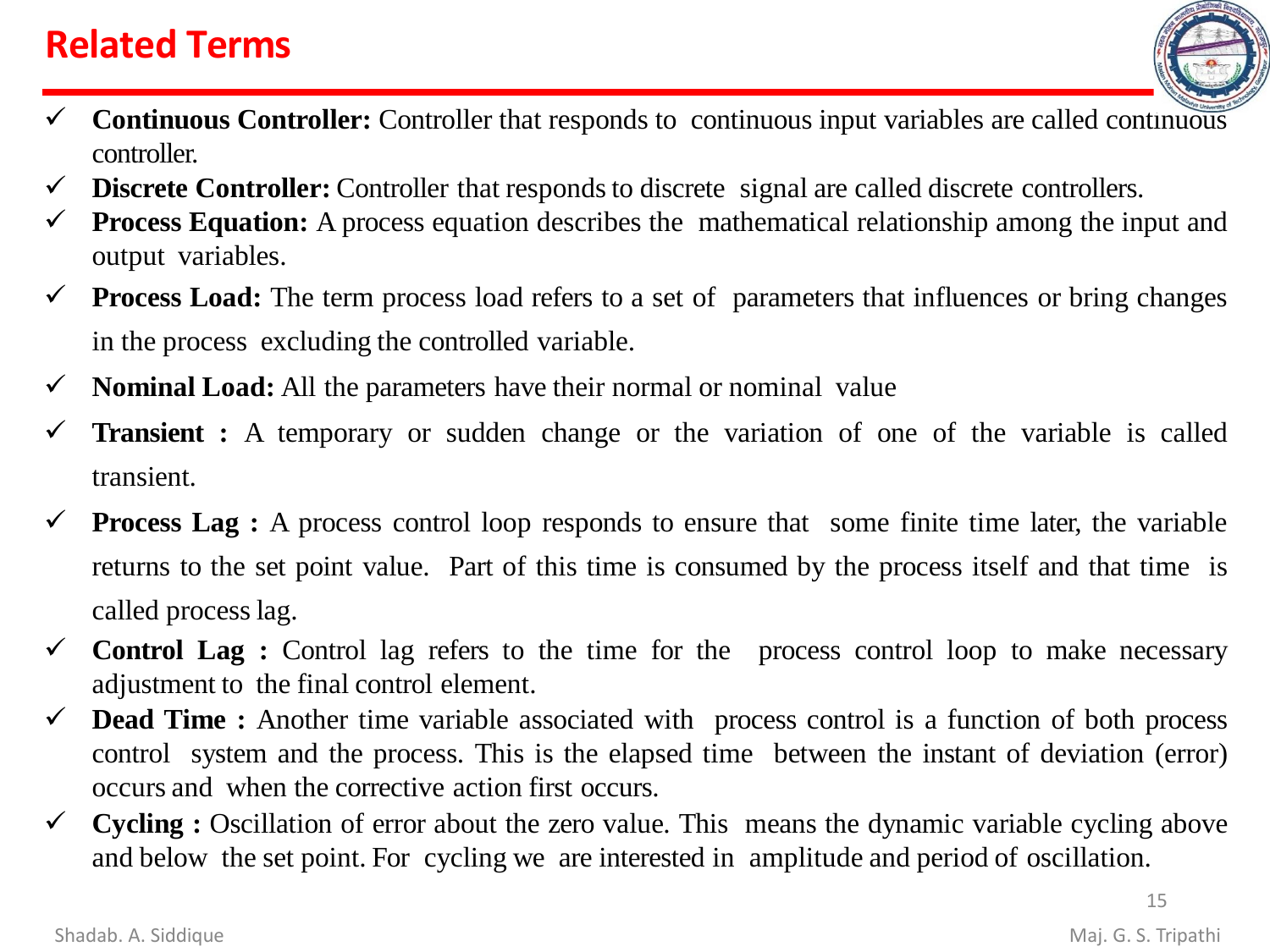Synonyms:

"two-position" or "bang-bang" controllers.



Controller output has two possible values.